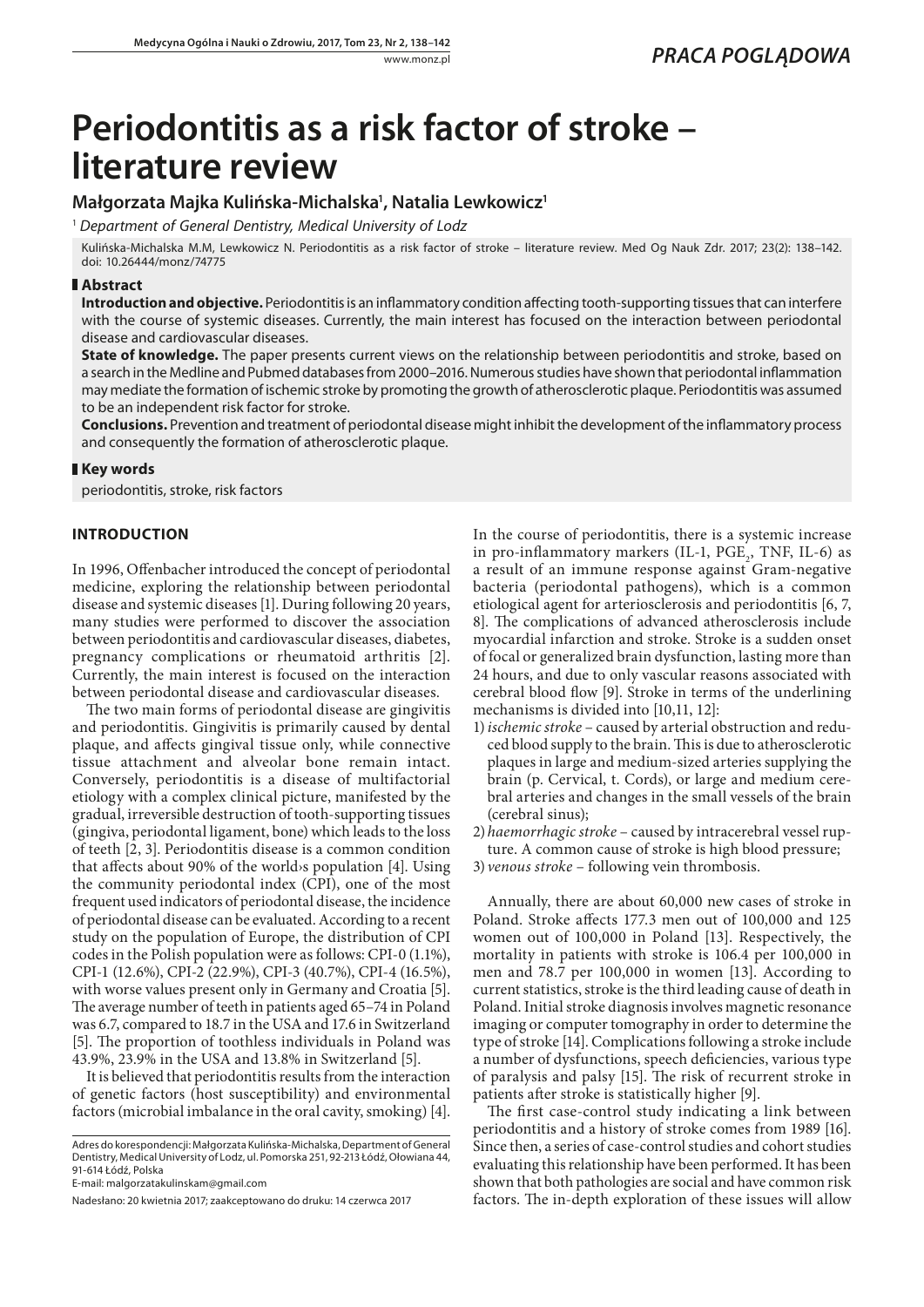Małgorzata Majka Kulińska-Michalska, Natalia Lewkowicz . Periodontitis as a risk factor of stroke – literature review

the implementation of appropriate preventive and curative measures in the field of periodontology and neurology.

#### **STATE OF KNOWLEDGE**

Atherosclerosis is a chronic inflammatory disease of the arteries. It is characterized by blood vessel wall inflammatory infiltration, lipid accumulation and fibrosis [9, 17]. The pathogenesis of atherosclerosis involves four stages:

1) damage to vascular endothelium;

2)release of mitogenic factors by the platelets and monocytes;

3)phagocytosis of lipids;

4) formation of atherosclerotic plaque [18].

Periodontal pathogens, such as, *Porphyromonas gingivalis* (P.g.), *Tannerella forsythia* (T.f.), and *Treponema denticola*  (T.d.), may affect both the initial phase as well as the further development of atherosclerotic plaque [19, 20, 21]. Periodontal pathogens can enter the bloodstream by acting directly on the vascular endothelium. Transient bacteraemia may be associated with the act of chewing, tooth brushing or dental procedure [22, 23]. One of the factors affecting the development of atherosclerotic lesions is a lipopolysaccharide (LPS), which is released during the disintegration of bacteria. LPS triggers a metabolic cascade with an increase of  $PGE_2$ , TNF, IL-1, matrix metalloproteinases (MMP) and other proteolytic enzymes which, as a consequence, leads to the destabilization of atherosclerotic plaques and proliferation of smooth muscle cells in the arteries [19, 24, 25, 26, 27]. An ongoing inflammatory process in the periodontium increases TNF and IL-6 in the periodontal pocket fluid and in the serum. These cytokines stimulate the production of CRP in the liver, which in turn, is a risk factor for atherosclerotic plaques [28, 29, 30]. The bacteria *P. gingivalis* and *S. sanguis*, express on their surface a platelet aggregation-associated protein (PAAP), which initiates the adhesion and aggregation of platelets, regardless of calcium [25, 31, 32]. Another theory worth noting is a 'pathogen burden' which specifies that the risk of atherosclerosis is proportional to the number of infections with various microorganisms [33].

One of the latest concepts is the molecular mimicry, referring to an inappropriate immune response to bacterial HSP60 which results in host HSP60 destruction and damage to the vascular endothelium [33]. The risk factors for developing atherosclerotic plaque include cigarette smoking, low physical activity, elevated levels of LDL and triglycerides, low HDL levels, diabetes, obesity, high blood pressure and infectious agents, as well as non-modifiable risk factors, such as age over 45 and gender. Clinically, atherosclerotic plaque may initiate thrombus formation which is an embolic risk. Intraplaque haemorrhage leads to a sudden increase in its volume, narrowing the artery and causing myocardial infarction.

The consequences of the deposition of atheromatous plaques depend on their location. The formation of atherosclerotic plaques in the carotid arteries of the brain can lead to stroke [18]. Atherosclerosis, stroke and periodontitis possess common risk factors: age, male gender, cigarette smoking, diabetes and obesity (Tab. 1) [15, 34, 35, 36, 37, 38, 39]. So far, studies have allowed us to conclude that inflammation existing in the periodontium can lead to the development of atherosclerosis, both directly and indirectly. Studies

**Table 1.** Risk factor for stroke, atherosclerosis and periodontitis

| <b>Risk factor</b>               | Stroke | Atherosclerosis | Periodontitis |
|----------------------------------|--------|-----------------|---------------|
| Age                              | $^{+}$ | $^{+}$          | $^{+}$        |
| Male                             | $^{+}$ | $^{+}$          | $\ddot{}$     |
| <b>Black race</b>                | $^{+}$ |                 | $^{+}$        |
| Genetic polymorphisms            | $^{+}$ | $+$             | $^{+}$        |
| Periodontal pathogens            |        |                 | $^{+}$        |
| Smoking                          | $^{+}$ | $+$             | $^{+}$        |
| <b>Diabetes</b>                  | $^{+}$ | $\ddot{}$       | $\ddot{}$     |
| Obesity                          | $^{+}$ | $\ddot{}$       | $^{+}$        |
| Socioeconomic status             |        | $+$             | $^{+}$        |
| <b>Stress</b>                    |        | $^{+}$          | $^{+}$        |
| Hypertension                     | $^{+}$ | $^{+}$          |               |
| Myocardial diseases              | $^{+}$ |                 |               |
| Internal carotid artery stenosis | $^{+}$ |                 |               |
| Vascular diseases                | $^{+}$ |                 |               |
| Increase fibrinogen levels       | $^{+}$ |                 |               |
| Hypothyroidism                   | $^{+}$ |                 |               |

confirmed that the thickness of the plaque corresponds to the severity of periodontal disease. In terms of the infection total load theory, the risk of atherosclerosis is proportional to the number of infections with various microorganisms [40]. Therefore, elimination of inflammation by treating periodontal disease may reduce the risk of the atherosclerotic plaque formation.

**Cohort studies.** Cohort (prospective) studies are based on the assessment of the incidence of a particular disease, depending on the exposure to the probable risk factor. From a total of eight cohort studies published from 2000–2016, four were included into the following analysis (Tab. 2). Studies were included if they fulfilled the following inclusion criteria:

- 1)stroke was diagnosed according to the internationally accepted criteria;
- 2) periodontitis as one of the outcomes of interest;
- 3)periodontitis fulfilling the definition of Tonetti and Claffey [41].

Survey-based studies have been omitted due to the limited credibility of the research.

Lafon et al., based on a four-year observation of 95 individuals, have stated that the inflammatory process occurring in patients with periodontal disease contributes to an increased risk of ischemic stroke [42]. In the study, various periodontal indices were measured, such as plaque index (PI), gingival index (GI), probing depth (PD), bleeding on probing (BoP), number of teeth and radiographic bone loss. The authors demonstrated a link between an increased BoP rates and bone loss and ischemic stroke [42]. Wu et al. conducted a 10-year study on a group of 9,962 individuals aged 25–74 [43]. They showed that the increase in the PD and number of teeth correlated with the risk of both haemorrhagic and ischemic stroke[43]. Jimenez et al. studied a group of 1,137 individuals over 24 years of age [44]. They examined the number of periodontal indices, including PI, GI and PD, and confirmed radiologically periodontal bone loss, showed that bone loss in men <65 years of age was significantly associated with the occurrence of stroke and transient ischemic attack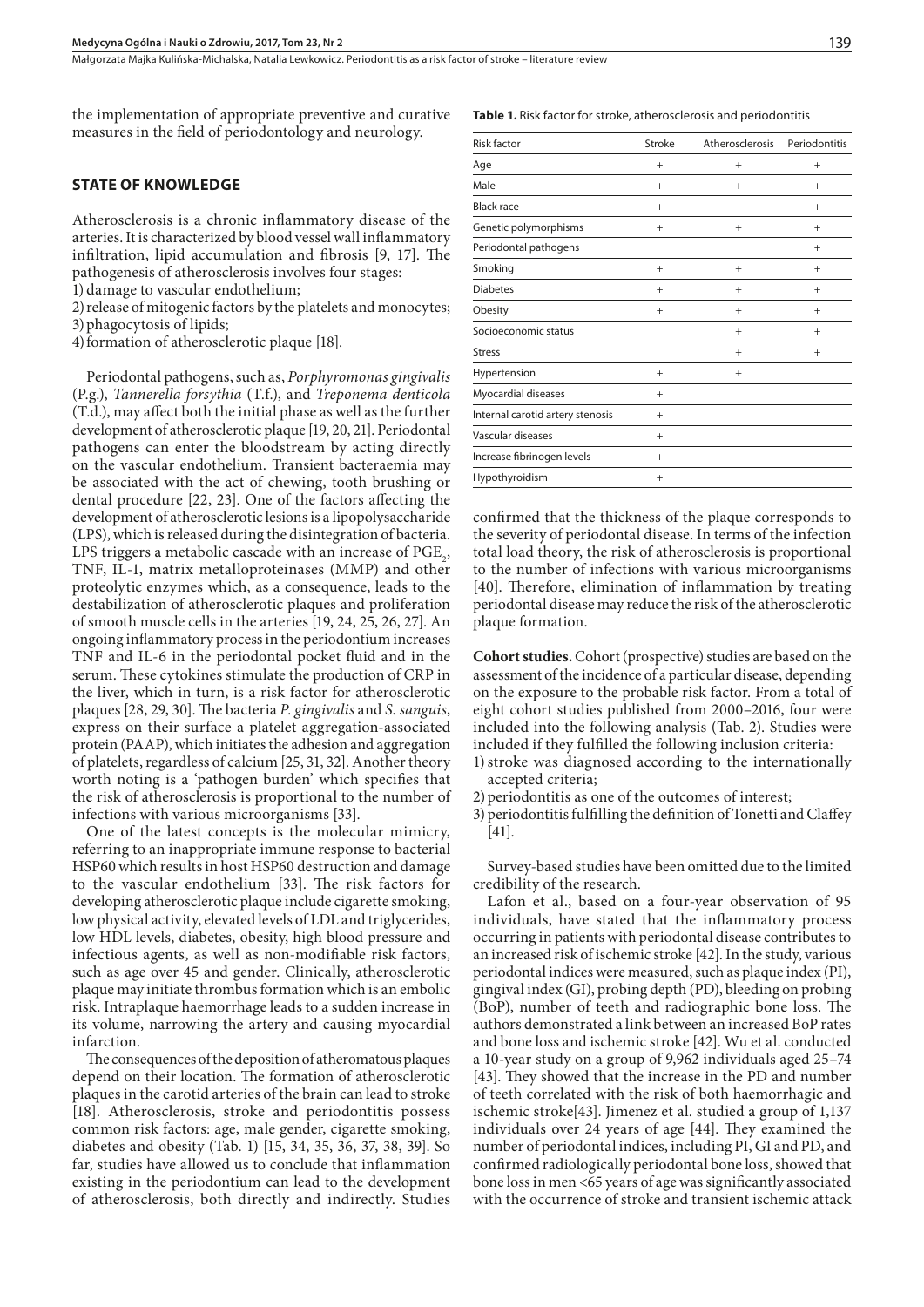Małgorzata Majka Kulińska-Michalska, Natalia Lewkowicz . Periodontitis as a risk factor of stroke – literature review

| Study population                                                                        | Variable                                                                                                                                                                                                                                 | Study<br>parameters                                          | Time<br>after<br>stroke  | Type of<br>stroke                            | Results                                                                                                                                             | Duration<br>of study |
|-----------------------------------------------------------------------------------------|------------------------------------------------------------------------------------------------------------------------------------------------------------------------------------------------------------------------------------------|--------------------------------------------------------------|--------------------------|----------------------------------------------|-----------------------------------------------------------------------------------------------------------------------------------------------------|----------------------|
| 95 patients aged<br>$18-80$ 48 - patients<br>with ischemic stroke<br>47 - control group | Age, gender, education level, physical<br>activity, smoking, alcohol consumption,<br>hypertension, heart disease, atrial fibrillation,<br>BMI, diabetes, CRP, total cholesterol,<br>triglycerides, HDL, LDL, glucose, family<br>history. | PI, GI, DMFT,<br>BoP,PD,<br>Radiographic<br>bone loss        | Month<br>after<br>stroke | Ischemic<br>stroke                           | BoP and radiographic bone loss<br>were significantly associated<br>with ischemic stroke.                                                            | 4 years              |
| 1676 patients<br>39 - patients after<br>stroke                                          | Gender, age, smoking,<br>level of education, income.                                                                                                                                                                                     | PI, GI, CL.I,<br>Number of teeth                             |                          | Stroke                                       | Gingivitis over the years,<br>contributes to the stroke.                                                                                            | 26 years             |
| 1137 men                                                                                | Age, smoking, BMI, hypertension, diabetes,<br>alcohol consumption, cholesterol, HDL,<br>triglycerides, income, level of education,<br>profession.                                                                                        | PI, GI, PD,<br>number of teeth.<br>radiographic<br>bone loss |                          | Ischemic<br>stroke,<br>Ischemic<br>transient | Radiographic bone loss in<br>males <65 years of age was<br>significantly associated with the<br>occurrence of stroke.                               | 24years              |
| 9,962 patients aged<br>$25 - 74$                                                        | Age, gender, race, level of education,<br>hypertension diabetes, smoking, alcohol<br>consumption, cholesterol, BMI                                                                                                                       | PD, numer of<br>teeth                                        |                          | Ischemic and<br>haemorrhagic<br>stroke       | Periodontitis increased risk of<br>cardiovascular disease, non-<br>haemorrhagic stroke in males<br>and females, white race and<br>African-American. | 10 years             |
|                                                                                         |                                                                                                                                                                                                                                          |                                                              |                          |                                              |                                                                                                                                                     |                      |

#### **Table 2.** Cohort studies

[44]. To-date, the longest observation was performed by Soder et al. – over 26 years in a group of 1,676 patients – which demonstrated that in patients with gingivitis the risk of stroke rises significantly over the years [15]. Gingival index was significantly higher in patients with stroke, but no relationship between stroke and number of missing teeth were conducted [15].

Among all follow-up studies, researchers took into account patients' age, gender, smoking habits and alcohol consumption. A large group of researchers assessed the physical activity of patients, their level of education, HDL and LDL levels, as well as genetic predisposition to cardiovascular disease. The authors showed that the subjects with a lower number of teeth, mostly men, were more likely to suffer a stroke [42, 43, 44]. In addition, all the subjects were smokers who admitted to low physical activity and increased alcohol consumption [42, 43, 44]. Lafon et al. showed that the level of CRP in patients after stroke with periodontal disease is significantly higher compared with the control group, and that treatment of periodontal disease reduces the level of CRP [42]. The cohort study performed by Soder et al. seems to be of the greatest importance, not only because of its durations (26 years) and sample size, but also because of the detailed documentation of periodontal status of the studied group which increases the reliability of the achieved results [15].

**Case-control studies.** Case-control (retrospective) studies are seeking for a relationship between the exposure and the onset of a disorder. From a total of 10 case-control studies published from 2000–2016, seven were included into the following analysis (Tab. 3). Studies were included if they fulfilled the following inclusion criteria:

- 1)stroke was diagnosed according to the internationally accepted criteria;
- 2) periodontitis as one of the outcomes of interest;
- 3)periodontitis fulfilling the definition of Tonetti and Claffey [41].

Survey-based studies have been omitted due to the limited credibility of the research.

Budin et al. demonstrated in the group of 160 patients that the oral hygiene index (OHI), PD and GI decayedmissing-filled teeth (DMFT) index were significantly higher in patients after stroke, compared to a control group [12]. The authors have shown that periodontitis is an independent risk factor for ischemic stroke. Abolfazli et al. showed that patients after an ischemic stroke had a greater loss of clinical attachment level (CAL) than the control group. At the same time, they found no relationship between ischemic stroke and gingivitis [45]. Hashemipour and Pradeep each studied an average number of patents [46,47]; in turn, Hashemipour et al. showed that moderate and advanced periodontitis occurred more frequently in patients after stroke, based on PI, GI and CAL examination [47]. Sim et al., based on a group of 479 patients, established a strong link between stroke and periodontal disease in patients with CAL> 6 mm. This relationship was significant in the patients under 60 years of age with normal blood pressure [48]. Research conducted by Dorfer et al., based on the assessment of DMFT, CAL, PD, GI, PI and radiological bone loss, demonstrated that patients who have had an ischemic stroke had an increased loss of CAL, compared to the control group [49]. The risk of ischemic stroke increased 7.4 times when CAL loss was > 6 mm, 18.3 times when GI was > 1.2, and 3.6 times when radiographic bone loss was present [49]. Grau et al., on the group of 771 individuals, showed that patients with advanced periodontitis where CAL was > 6mm were 4.3 times more likely to have an ischemic stroke. They also showed a greater relationship between ischemic stroke and advanced periodontal disease in men under 60 years of age [50].

Among the presented case-control studies, all authors, except Budin et al., evaluated the periodontal status based on the loss of CAL. Smin et al. performed measurements at six sites of each tooth present, while other researchers evaluated four sites [45, 46, 48, 49, 50]. All these researchers have confirmed that the risk of stroke increases proportionally to the loss of CAL. Case-control studies confirm that periodontal disease is an independent risk factor for stroke.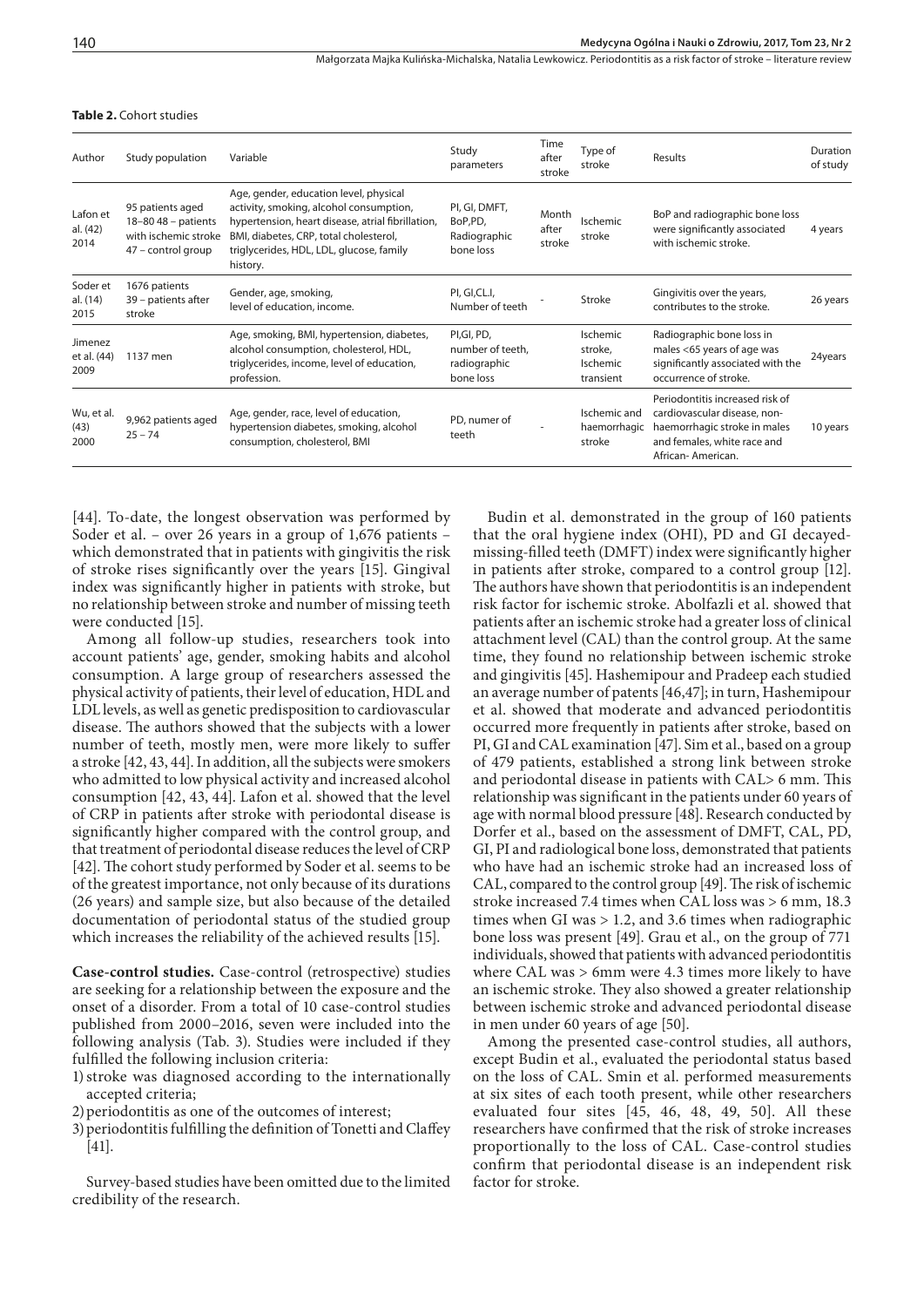Małgorzata Majka Kulińska-Michalska, Natalia Lewkowicz . Periodontitis as a risk factor of stroke – literature review

#### **Table 3.** Case-control studies

| Author                            | Study population                                                                                 | Variable                                                                                                                                                                     | Study<br>parameters                                          | Time after<br>stroke          | Type of stroke Results                             |                                                                                                  |
|-----------------------------------|--------------------------------------------------------------------------------------------------|------------------------------------------------------------------------------------------------------------------------------------------------------------------------------|--------------------------------------------------------------|-------------------------------|----------------------------------------------------|--------------------------------------------------------------------------------------------------|
| Sim et al. (48)<br>2008           | 479 patients<br>265 - non-fatal stroke<br>214 - control group                                    | Age, gender, income, alcohol<br>consumption, education level, smoking,<br>hypertension, diabetes, BMI, family history                                                        | CAL, DMFT                                                    | From 3<br>months to<br>a year | Non-fatal<br>ischemic and<br>hemorrhagic<br>stroke | Periodontitis is significantly<br>associated with occurrence of<br>stroke in patients <60 years. |
| Abolfazli et al.<br>(45)<br>2011  | 200 patients<br>100- patients with<br>ischemic stroke<br>100 - control group                     | Age, gender, hypertension, smoking,<br>diabetes, atrial fibrillation, obesity,<br>cardiovascular disease family history                                                      | CAL, GI                                                      | About 3<br>days after         | Ischemic<br>stroke                                 | Periodontitis is an<br>independent risk factor for<br>ischemic stroke in men.                    |
| Dorfer et al. (49)<br>2004        | 603 patients aged $18 - 75$ ;<br>303 patients with ischemic<br>stroke:<br>300 - control group    | Age, gender, hypertension, smoking,<br>diabetes, atrial fibrillation, cardiovascular<br>disease, alcohol consumption, body mass<br>index, family history, level of education | CAL, PD, PI,<br>GI, DMFT,<br>radiographic after<br>bone loss | 3 days                        | Ischemic<br>stroke                                 | With the growth of CAL<br>increased risk of ischemic<br>stroke.                                  |
| Grau et al.(50)<br>2004           | 771 patients aged 18 - 75;<br>303 ischemic stroke.<br>transient ischemic:<br>468 - control group | Age, gender, hypertension, smoking,<br>diabetes, hyperlipidemia, heart disease,<br>atrial fibrillation, alcohol consumption,<br>level of education, family history           | CAL, GI,<br>PI, DMFT,<br>radiographic after<br>bone loss     | One week                      | Ischemic<br>stroke                                 | Periodontitis increases the<br>risk of ischemic stroke in men<br>$<$ 60 years.                   |
| Pradeep et al.<br>(46)<br>2009    | 200 patients aged 33-68                                                                          | Age, gender, diabetes, hypertension,<br>smoking, alcohol consumption,<br>cholesterol, level of education, family<br>history, diet                                            | PI, GI, PD,<br>CAL                                           | About 5<br>days after         | Ischemic<br>stroke                                 | Periodontitis is an<br>independent risk factor for<br>ischemic stroke.                           |
| Budin et al. (12)<br>2014         | 160 patients<br>80 - patients after stroke<br>80 - control group                                 | Hypertension, heart disease, diabetes,<br>hyperlipidemia, kidney disease                                                                                                     | PD, GI, OHI,<br><b>DMFT</b>                                  | -------                       | Stroke                                             | Periodontitis occurred more<br>frequently in patients after<br>stroke.                           |
| Hashemipour et<br>al.(47)<br>2013 | 200 patients<br>100- patients after stroke<br>100 - control group                                | Age, diabetes, hypertension, atrial<br>fibrillation, kidney disease, smoking,<br>cardiovascular disease                                                                      | GI, CAL, PI                                                  | About 3<br>days after         | Stroke                                             | Periodontitis occurred more<br>frequently in patients after<br>stroke.                           |

#### **CONCLUSIONS**

Four cohort studies and seven case-control studies were analyzed in the present review. All the research confirmed that periodontitis is an independent risk factor for stroke. The studied groups differed in size from 95–29,584 individuals. The European population was analyzed in the two cohort studies [5, 14] and two case-control studies [49, 50]. To our knowledge, no studies in this field has been performed in the Polish population. In terms of the quality of the evidence, cohort studies seem more valuable than case-control studies, as the observation of the subject is long-term and risk precedes the effect. However, the majority of the cohort studies, which were not included in the present analysis, were based on the surveys or decay-missing-filled (DMFT) index only, thus reducing the reliability of data and overestimating the real prevalence of periodontal disease in the cohort.

Conversely, diagnosis of periodontal disease was usually well-documented in the case-control studies. The authors performed clinical (gingival index, BoP, probing depth, CAL) and radiological (bone loss) periodontal examinations [12, 45, 46, 47, 48, 49, 50]. The methodological differences were also demonstrated at the level of stroke diagnosis. Some researchers focused on ischemic stroke, binding its occurrence to the formation of atherosclerotic plaque [45, 46, 49, 50]. Other researchers mentioned only a history of stroke in their patients [12, 14, 47, 48].

Recent meta-analysis that analyzed five case-control and three cohort studies showed a statistically significant association between periodontitis and ischemic stroke in both cohort pooled relative risks at 2.52 (1.77–3.58), and case-control studies pooled relative risks at 3.04 (1.10–8.43) [51]. Although interventional studies in stroke are lacking,

the available results suggest that adequate prevention and treatment of periodontal disease can reduce the incidence of stroke.

#### **REFERENCES**

- 1.Offenbacher S: Periodontal diseases: pathogenesis. Ann Periodontol 1996, 1: 821–878.
- 2.Bosnjak A, PlanËak D, CuriloviÊ Z. Advances in the Relationship between Periodontitis and Systemic Diseases.Acta Stomat Croat 2001; 267–271.
- 3.Lalla E, Lamster IB, Hofmann MA, Bucciarelli L, Jerud AP, Tucker S, Lu Y, Papapanou PN, Schmidt AM. Oral Infection With a Periodontal Pathogen Accelerates Early Atherosclerosis in Apolipoprotein E–Null Mice.Arterioscler Thromb Vasc Biol.2003;23:1405–1411.
- 4.Lafon A, Pereirac B, Dufourd T, Rigoubye V, Giroud M, Bejot Y, Tubert-Jeannine S. Periodontal disease and stroke: a meta-analysis of cohort studies. European Journal of Neurology 2014, 21: 1155–1161.
- 5.Górska R, Konopka T, Banach J, Czochrowska E, Dembowska E, Friedwald E, Różyło-Kalinowska I, Ziętek M. Periodontologia współczesna. Wydanie I, Otwock 2013, ISBN 978–83–87717–18–6.
- 6.Mustapha IZ, Debrey S, Oladubu M, Ugarte R. Markers of systemic bacterial exposure in periodontal disease and cardiovascular disease risk: a systematic review and meta-analysis. J Periodontol 2007; 78: 2289–2302.
- 7.Romagna C, Dufour L, Troisgros O, et al. Periodontal disease: a new factor associated with the presence of multiple complex coronary lesions. J Clin Periodontol 2012; 39: 38–44.
- 8.You Z, Cushman M, Jenny NS, Howard G. Tooth loss, systemic inflammation, and prevalent stroke among par- ticipants in the Reasons for Geographic and Racial Dif- ference in Stroke (REGARDS) study. Atherosclerosis 2009; 203: 615–619.
- 9.Szczeklik A, Interna Szczeklika2015,Kraków 2015, ISBN 978–83–7430– 459–7.
- 10.Yoshida M, Akagawa Y. The relationship between tooth loss and cerebral stroke. Japanese Dental Science Review 2011;47;157–160.
- 11.Joshipura K. The relationship between oral conditions and ischemic stroke and peripheral vascular disease. J Am Dent Assoc. 2002; 133–23S 30S.